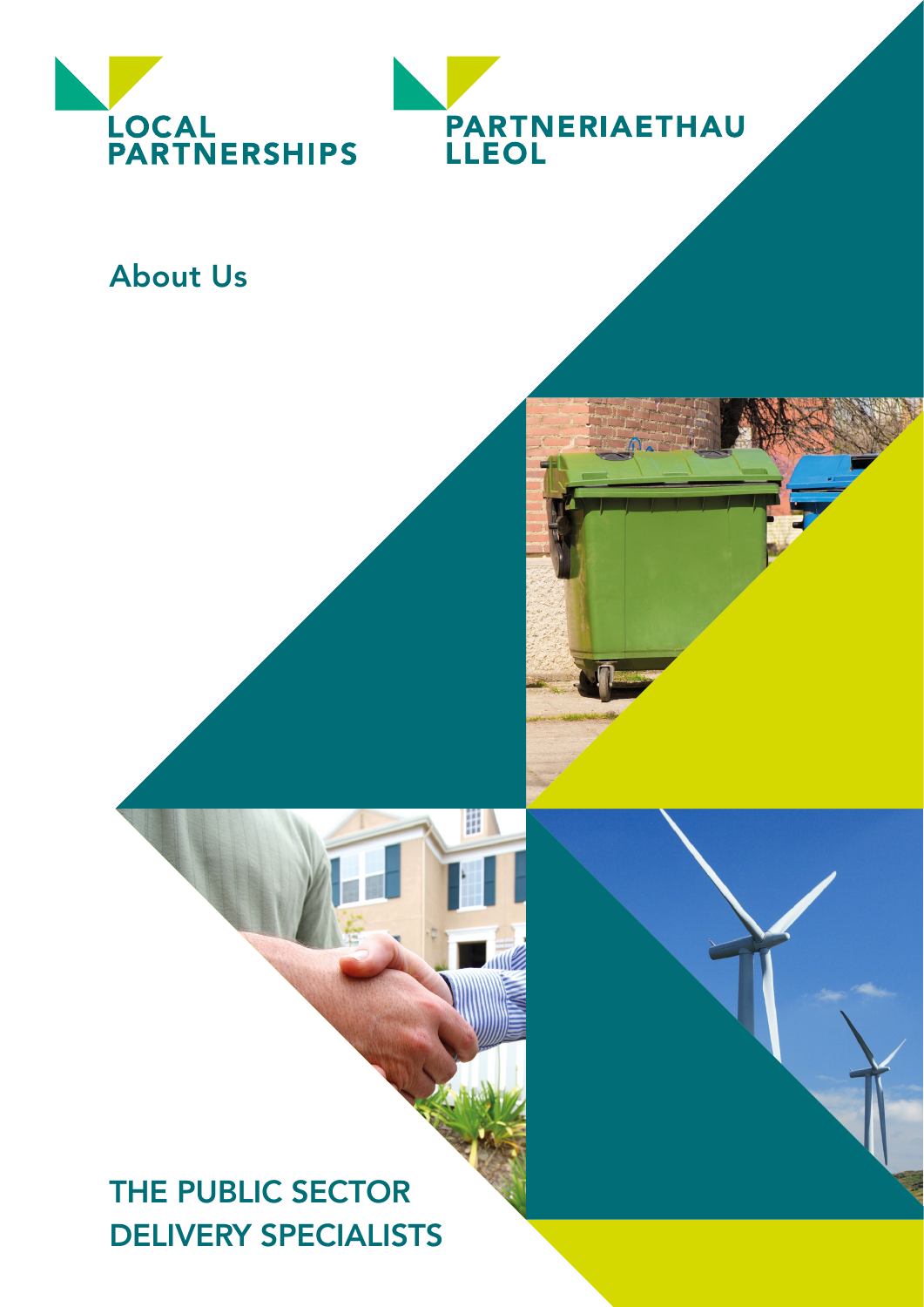### Introduction

Local Partnerships LLP is a joint venture between HM Treasury and the Local Government Association. We help the public sector deliver major projects and change at the local level, ensuring key priorities are achieved and clients secure excellent value for money.

We work with local and national government and other public sector organisations to deliver effective, timely and affordable solutions to the challenges you face.

# Our work in Wales

#### Green Growth Wales

Local Partnerships was commissioned by the Welsh Government to support its Green Growth Wales Programme. We work with partners across the public sector in Wales to grow, accelerate and assure successful delivery of the public sector's pipeline of renewable energy and energy efficiency projects. The key objective of the programme is to support sustainable development in Wales, by increasing green investment, reducing carbon emissions, expanding the green economy and sustaining the growth of green jobs.

The programme includes work in the following areas:

- **P** provision of dedicated project management and commercial support to public sector bodies in each of the Welsh regions
- $\triangleright$  subsidised support for the implementation of Re:fit a programme to deliver large scale buildings energy efficiency retrofits
- **t** toolkits, advice and support for street lighting energy efficiency conversions
- support for heat networks' development and delivery
- $\blacktriangleright$  help and advice with delivery of renewable energy generation infrastructure, including solar, hydropower, wind etc.
- next generation technologies such as hydrogen production and use, and energy storage

#### Waste Infrastructure Procurement Programmes

We play a critical role in delivering the Welsh Government's Waste Infrastructure Procurement Programmes, helping meet ambitious recycling, landfill diversion and sustainability targets. There are two main elements of support that we offer through this programme:

- $\triangleright$  a central strategic programme management function to establish the co-ordination and support arrangements necessary for the successful development and delivery of major infrastructure associated with the reception and treatment of food and residual waste in Wales
- ▶ direct project development, commercial and procurement support for local authorities' procurement partnerships

We prepared and provided a suite of guidance and template documentation to participating local authorities. This enables them to benefit from established best practice and lessons learned elsewhere, and achieve a consistent approach.

The programme is now mature. Two residual waste treatment projects and five food waste treatment projects, utilising Anaerobic Digestion, have agreed contract arrangements with the private sector and construction is complete. A number have now become operational and we continue to support three projects which are in the procurement phase.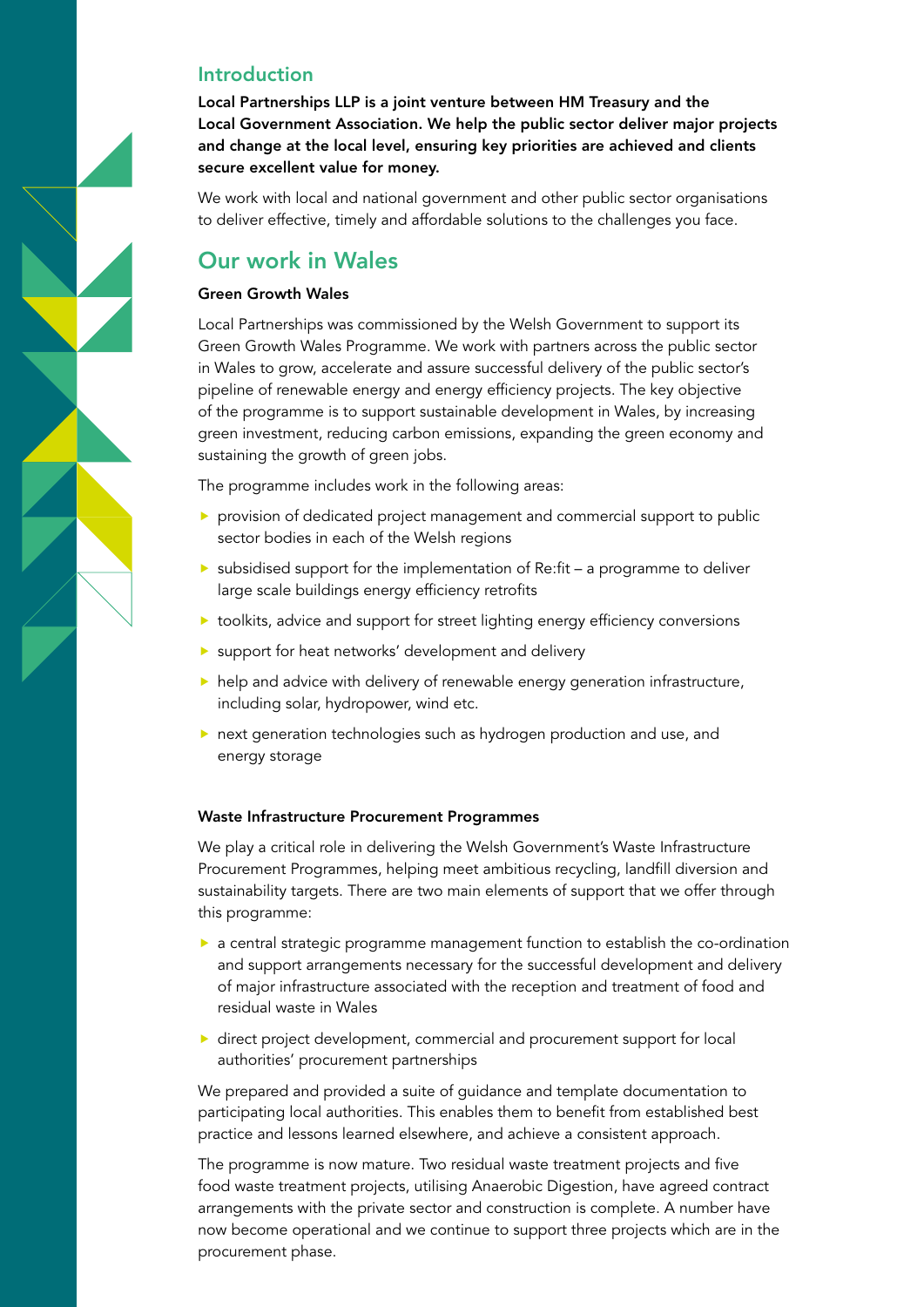As part of our work on the Waste Infrastructure Procurement Programme over 300,000 tonnes per annum of waste is being diverted from landfill. This supports the reduction of carbon dioxide emissions against annual targets and produces renewable energy. Food waste also contributes, producing a high quality digestate that can be used as a soil improver or fertiliser.

Our focus is now shifting to help the Welsh Government stimulate a circular economy for waste treatment and re-processing.

#### 21st Century Schools Programme

Local Partnerships is currently working with Welsh Government to develop its PPP programme for schools, amounting to a £500 million investment as part of the second phase of the programme:

- providing support to the development of the PPP approach
- $\blacktriangleright$  leading on the development of the business case for funding
- advising on governance and implementing the governance structures
- **P** providing commercial and financial advice on the PPP approach

Local Partnerships support includes advising policy makers on the Welsh Government's wider PPP programme.

#### Alternative Delivery Models

We support local authorities in Wales to evaluate alternative models for delivering a wide range of services. We develop operational processes and act as a critical friend, providing external challenge to the authority, assuring the success of:

- $\blacktriangleright$  joint ventures, both public-public and public-private
- $\blacktriangleright$  outsourcing
- modified in-house provision
- $\blacktriangleright$  local authority owned trading companies

#### Contract Reviews and Operational Savings

We continue to support local authorities in Wales delivering maximum value from PFI arrangements. Our approach is informed by our unrivalled PFI experience and typically takes the form of:

- an initial, high-level review of and commentary on:
	- · the contractual arrangements
	- · contract management and governance structures
- $\triangleright$  stakeholder interviews to identify how the arrangements are being implemented
- **P** recommendations based on this review demonstrating how value for money might be improved

Our recommendations range from specification or contractual adjustments through to refinancing or potential termination. We have worked for local authorities and police forces, through Home Office sponsored programmes. For example we worked with one police force to identify whole-life, cashable savings of over £1.5 million resulting from the rectification of payment provision implementation.